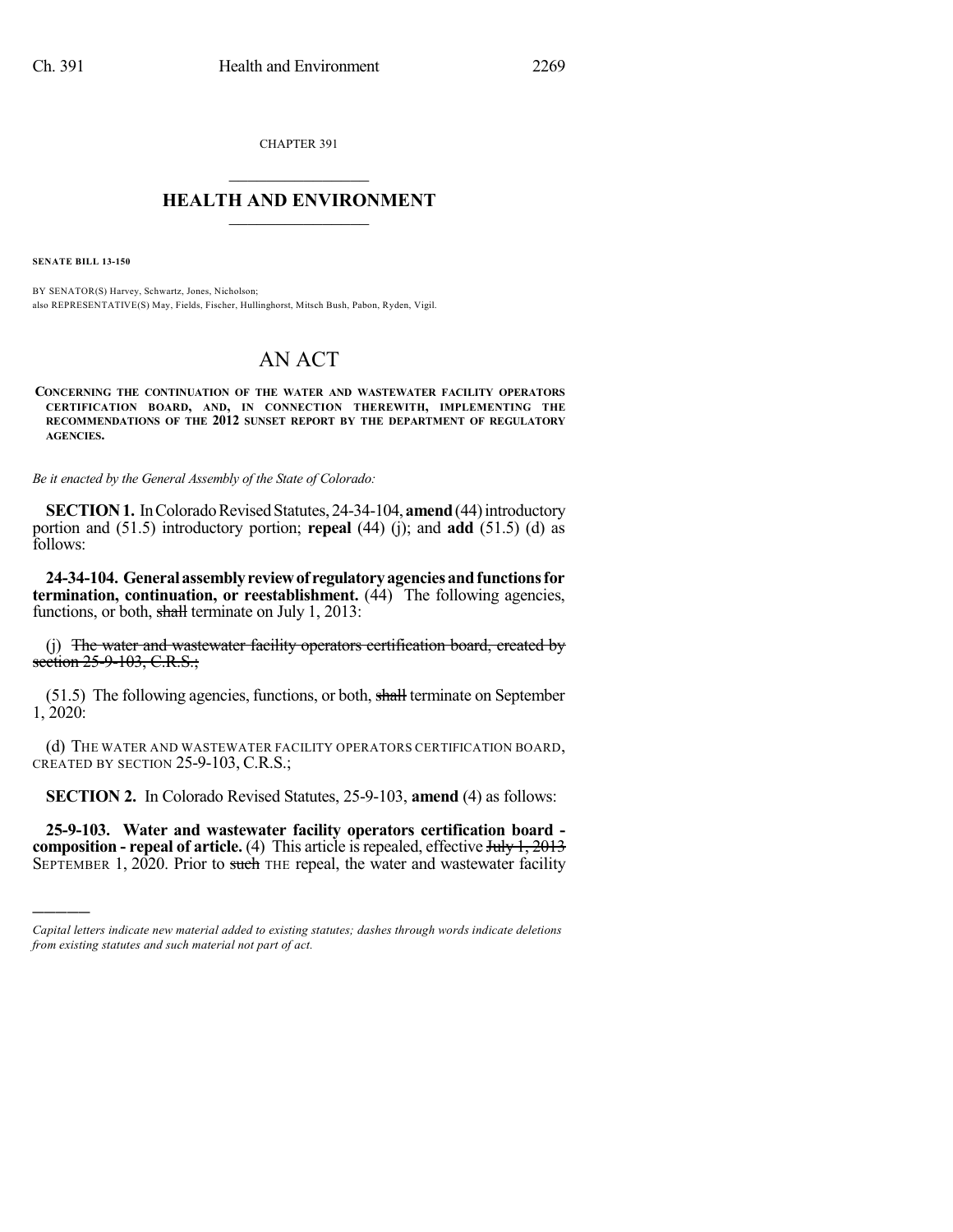operators certification board shall be reviewed as provided forinsection 24-34-104, C.R.S.

**SECTION 3.** In Colorado Revised Statutes, 25-9-103, **amend** (1) introductory portion and (1) (f) as follows:

**25-9-103. Water and wastewater facility operators certification board composition - repeal of article.** (1) There is hereby created the water and wastewater facility operators certification board, which shall constitute CONSTITUTES a section of the division of administration of the department and shall consist CONSISTS of the following ten members:

(f) A representative from the Colorado rural water association OF WATER OR WASTEWATER FACILITIES SERVING RURAL AREAS; and

**SECTION 4.** In Colorado Revised Statutes, **amend** 25-9-104 as follows:

**25-9-104. Duties of board - rules.** (1) (a) The board shall elect a chair and secretary each year and shall establish rules in accordance with article 4 of title 24, C.R.S., setting forth the requirements governing certification for water and wastewater facility operators, including:

- (I) Application for certification;
- (II) Admission to the examinations;
- (III) Setting and coordination of examination schedules;

(IV) Recording and issuing of certificates for the class of operator for which the applicant is found to be qualified;

- (V) Renewal of certificates;
- (VI) Issuance of certificates based on reciprocity;
- (VII) Minimum standards of operator performance; and

(VIII) Standards for the accreditation of training programs. The board may select and appoint one or more independent nonprofit corporations to carry out the administration of the program and examinations, including, but not limited to, maintaining records of certified operators; notifying operators of expiration of certification; providing information on accredited training requirements; preparing and furnishing the examination material; collecting fees as set forth in section 25-9-108; setting the times, dates, and places for holding examinations, one of which shall be given at least annually, in accordance with rules of the board; grading examination papers; evaluating work experience of applicants; evaluating continuing training achievements for renewal of certification; and evaluating requests for reciprocity. The board shall ensure that an office is maintained for contact with operators and employers. The board shall also ensure, through the use of subject matter experts, that all certification examinations test for information that is relevant to the knowledge that is necessary to operate the level of facility for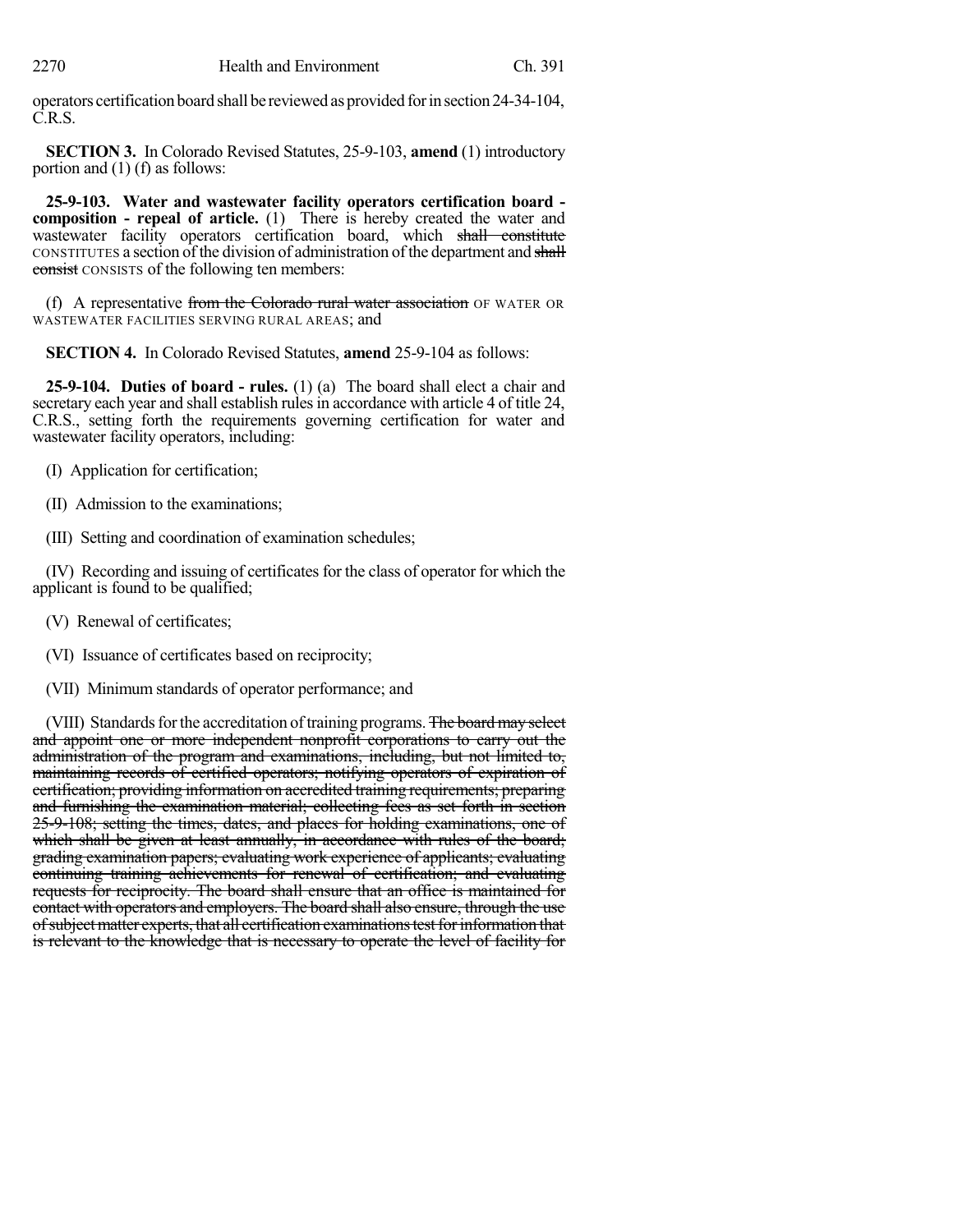which certification is sought. The board may adopt such rules in accordance with article 4 of title 24, C.R.S., as are necessary to ensure the proper administration of the program and shall enter into contracts with any nonprofit corporation selected or appointed by the board to ensure that each nonprofit corporation receives applications and fees, conducts such examinations as may be directed by the board, records the results thereof, notifies applicants of results, recommends issuance of certificates, provides feedback to examinees upon request following each examination, and prepares and distributes an annual report. With the permission of the board, a nonprofit corporation contracted with by the board may enter into subsidiary agreements with other nonprofit corporations, educational institutions, and for-profit corporations to carry out the duties assigned by the board; except that any such subsidiary agreementsshall be subject to prior approval by the board. The board shall be responsible for and shall retain the final authority for all actions and decisions carried out on behalf of the board by any such nonprofit corporation, educational institution, or for-profit corporation. Such authority shall include, but shall not be limited to, the authority to modify, suspend, or reverse any action or decision of any nonprofit corporation, educational institution, or for-profit corporation.

(b) In order to qualify for consideration to administer the duties set forth in this section, a nonprofit corporation must have expertise in training and testing procedures, as well as demonstrated knowledge of water and wastewater treatment, collection, and distribution systems.

(2) (a) The board may promote and assist in regular training schools and programs designed to aid applicants and other interested persons to acquire the necessary knowledge to meet the certification requirements of this article.

(b) THE BOARD SHALL ENSURE THAT AN OFFICE IS MAINTAINED FOR CONTACT WITH OPERATORS AND EMPLOYERS.

(c) THE BOARD SHALL ENSURE, THROUGH THE USE OF SUBJECT MATTER EXPERTS, THAT ALLCERTIFICATION EXAMINATIONS TEST FOR INFORMATION THAT ISRELEVANT TO THE KNOWLEDGE THAT IS NECESSARY TO OPERATE THE LEVEL OF FACILITY FOR WHICH CERTIFICATION IS SOUGHT.

(3) (a) The board shall establish classes of:

(I) Certified Water treatment facility operators;

(II) classes of Domestic wastewater treatment facility operators;

(III) classes of Industrial wastewater treatment facility operators;

(IV) classes of Water distribution system operators;

(V) classes of Wastewater collection system operators;

(VI) classes of Operators for small systems; and

(VII) classes of Other persons who require and qualify for multiple certifications.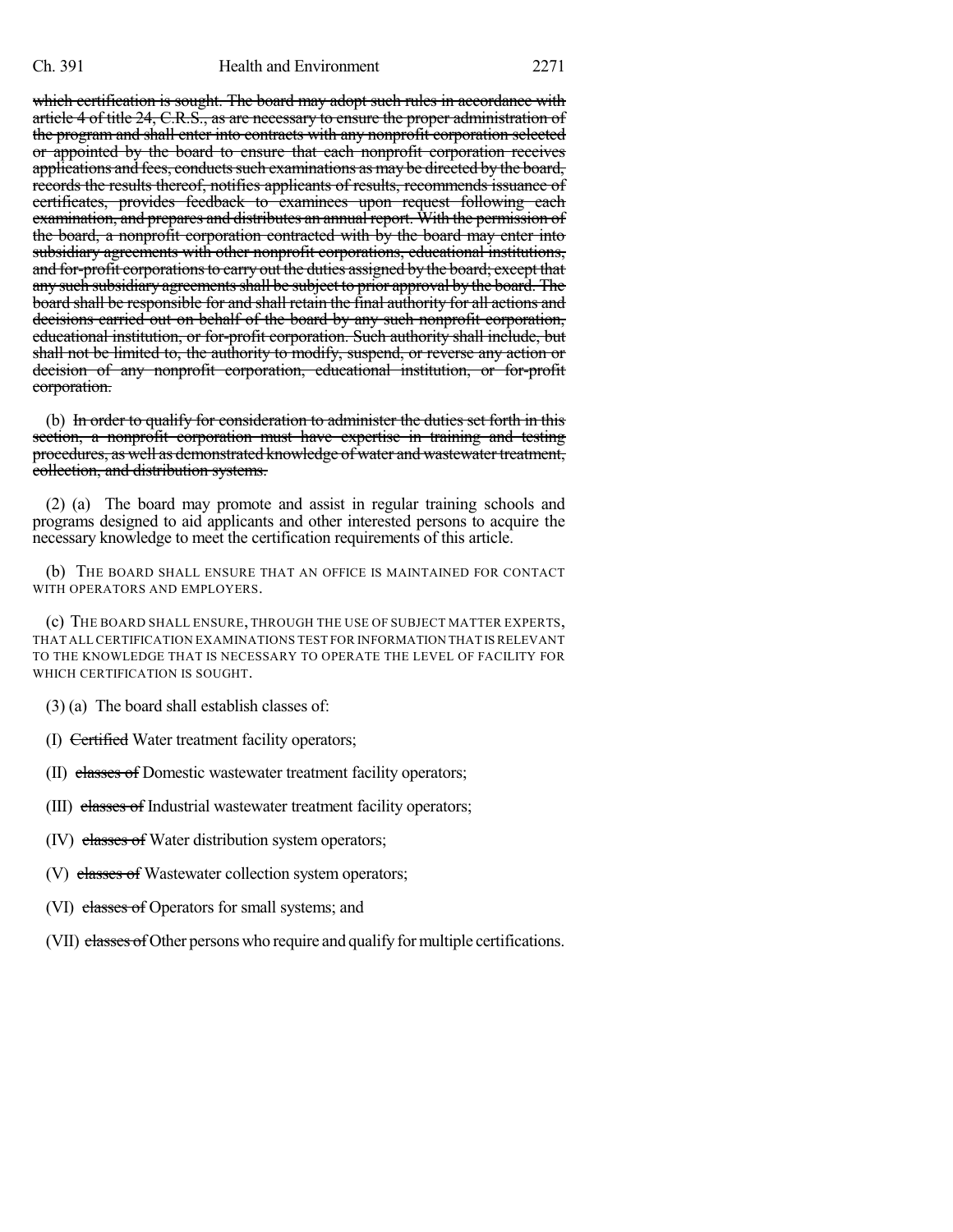2272 Health and Environment Ch. 391

(b) In establishing each classification, the board shall differentiate the various levels of complexity to be encountered in water and wastewater facility operation and the appropriate qualifications for certification for each class. The board shall set minimum education, experience, examination, and ongoing training requirements for each class.

(4) EXCEPT AS PROVIDED IN SECTION 25-9-104.4, the board shall maintain for ESTABLISH FOR each water and wastewater facility a minimum class of certified operators required for its supervision. except that the board may exempt certain industrial wastewater treatment facilities or classes of facilities from the requirement to operate under the supervision of a certified operator, based upon a determination that such an exemption is not inconsistent with the goal of assuring adequate operation of water and wastewater facilities to protect public health and the environment. In determining whether to provide such an exemption, the board may consider criteria including, but not limited to:

(a) Discharges of limited duration;

(b) The sensitivity of the receiving waters;

(c) The level of toxic pollutants in the discharge; and

(d) Situations where chemical, mechanical, or biological treatment techniques are not required to meet permit limits, including, but not limited to, sedimentation ponds at mining operations for construction materials, as that term is defined in section  $34 - 32.5 - 103(3)$ , C.R.S.

(5) (a) The board shall establish a procedure whereby any decision of the board, the division, or any organization performing duties on behalf of the division NONPROFIT CORPORATION CONTRACTING WITH THE BOARD can be subject to appeal APPEALED to the board.

(b) THE BOARD MAY ADOPT RULES AS NECESSARY TO ENSURE THE PROPER ADMINISTRATION OF THE PROGRAM.

(c) THE BOARD MAY PROMULGATE RULES TO ALLOW THE DIVISION TO IMMEDIATELY SUSPEND OR REVOKE A CERTIFICATION IF IMMEDIATE ACTION IS NECESSARY TO PROTECT THE PUBLIC HEALTH OR ENVIRONMENT.

(6) The board shall MAY exercise such other powers and duties as  $\alpha$  deemed necessary within the scope of this article. The board in accordance with the "State" Administrative Procedure Act", article 4 of title 24, C.R.S., shall PROMULGATE RULES TO establish criteria for the discipline or reprimand of any water or wastewater facility operator and for the suspension or revocation of the certification of any such AN operator. Such THE criteria shall MUST include: but shall not be limited to:

(a) Willfully or negligently violating, causing, or allowing the violation of rules promulgated pursuant to UNDER this article or failing to comply with the provisions of this article;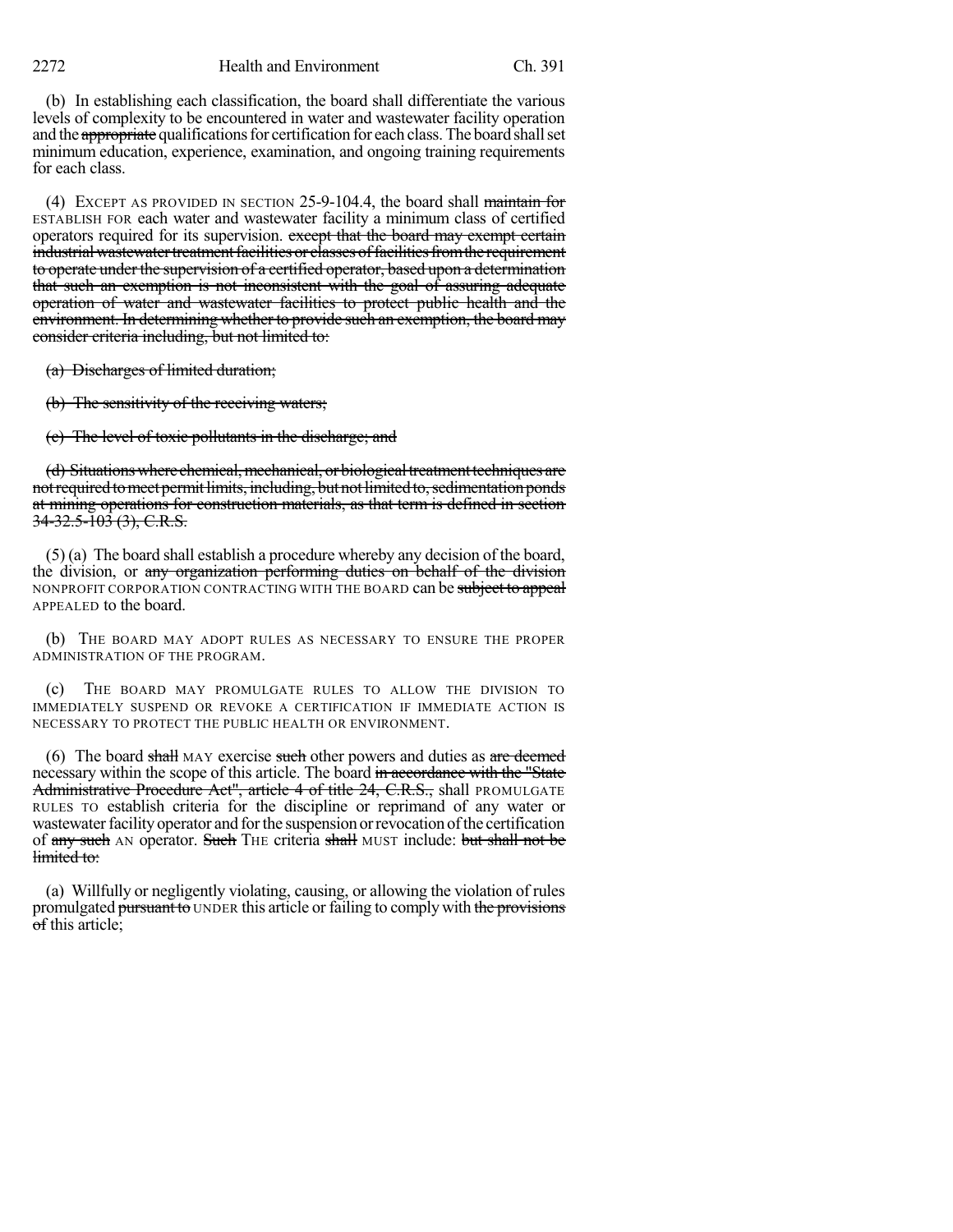(b) Submitting false or misleading information on any document provided to the department, the board, or any organization acting on behalf of the board;

(c) Using fraud or deception in the course of employment as an operator;

(d) Failing to conform with minimum standards in the performance of an operator's duties; and

(e) Engaging in dishonest conduct during an examination.

(6.5) The division shall have the primary responsibility for the investigation of instances of possible misconduct by water and wastewater facility operators and shall report the results of any investigation to the board and make recommendations regarding appropriate disciplinary action to the board. The board may promulgate rules in accordance with article 4 of title 24, C.R.S., to allow the division to immediately suspend or revoke certifications where such immediate action is necessary to protect the public health or environment.

(7) Members of the board shall serve without compensation but shall be reimbursed ARE ENTITLED TO REIMBURSEMENT for their necessary expenses.

(8) The board shall MAY exercise its powers and performits duties and functions as if it were transferred to the department by a **type 1** transfer under the "Administrative Organization Act of 1968", article 1 of title 24, C.R.S.

**SECTION 5.** In Colorado Revised Statutes, **add** 25-9-104.2, 25-9-104.3, and 25-9-104.4 as follows:

**25-9-104.2. Contracting - rules.**(1) THE BOARD MAY SELECT AND APPOINT ONE OR MORE INDEPENDENT NONPROFIT CORPORATIONS TO CARRY OUT THE ADMINISTRATION OF THE PROGRAM AND EXAMINATIONS. THE BOARD MAY PROMULGATE A RULE ESTABLISHING THE SCOPE AND STANDARDS OF THE INDEPENDENT NONPROFIT CORPORATION'S DUTIES. THE CONTRACT MUST SPECIFICALLY ADDRESS EACH DUTY OR FUNCTION REQUIRED BY LAW.

(2) TO QUALIFY FOR CONSIDERATION TO ADMINISTER THE DUTIES OF THIS SECTION, A NONPROFIT CORPORATION MUST HAVE EXPERTISE IN TRAINING AND TESTING PROCEDURES AS WELL AS DEMONSTRATED KNOWLEDGE OF WATER AND WASTEWATER TREATMENT, COLLECTION, AND DISTRIBUTION SYSTEMS.

(3) WITH THE PRIOR APPROVAL OF THE BOARD FOR EACH AGREEMENT, A NONPROFIT CORPORATION CONTRACTED BY THE BOARD MAY ENTER INTO SUBSIDIARY AGREEMENTS WITH OTHER NONPROFIT CORPORATIONS, EDUCATIONAL INSTITUTIONS,AND FOR-PROFIT CORPORATIONS TO CARRY OUT THE DUTIES ASSIGNED BY THE BOARD.

(4) THE BOARD IS RESPONSIBLE FOR AND RETAINS THE FINAL AUTHORITY FOR ALL ACTIONS AND DECISIONS CARRIED OUT ON BEHALF OF THE BOARD BY A NONPROFIT CORPORATION, EDUCATIONAL INSTITUTION, OR FOR-PROFIT CORPORATION. THE BOARD MAY MODIFY, SUSPEND, OR REVERSE ANY ACTION OR DECISION OF ANY NONPROFIT CORPORATION, EDUCATIONAL INSTITUTION, OR FOR-PROFIT